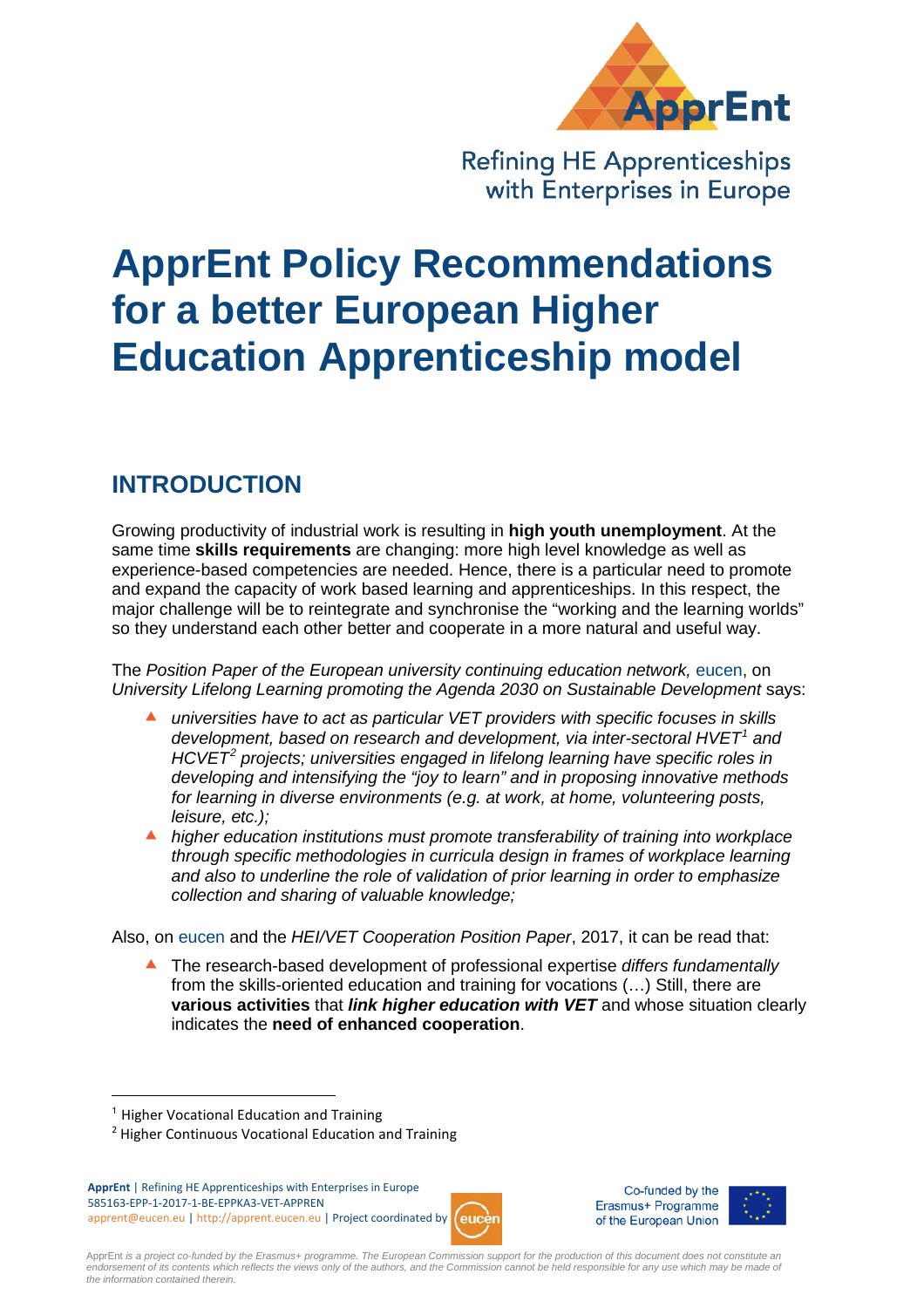

 As a part of widening access to universities, they could actively promote the pathways, tools and procedures opening doors to new publics from VET. The pathways from VET to universities are partially open but the numbers of applicants, not to say students, are limited and there are various hindrances to be tackled and procedures and practices to be developed. **Many universities train teachers for VET institutions and support their continuous education.** Various fields of research focus on issues that are relevant for the VET world. The institutions from both fields cooperate in various development projects.

The **ApprEnt project** intends to bridge the gap between the world of education and business, enhancing partnerships that involve companies, Higher Education Institutions (HEIs) as VET providers, and other relevant stakeholders such as public bodies, representatives of learners and representatives of VET providers, with the ultimate aim of promoting the establishment of work-based learning (WBL) and especially apprenticeship. In this particular point ApprEnt has produced a set of policy recommendations on how VET in HEIs can promote the implementation of apprenticeships and work-based learning schemes and thus contribute to address the problems of unemployment and skills shortages.

Some of the documents that have been used as background reading can be found online following this link<https://apprent.eucen.eu/tools>

The European Pillar of Social Rights presented as its first principle 'Education, Training and Lifelong Learning': *Everyone has the right to quality and inclusive education, training and life-long learning in order to maintain and acquire skills that enable them to participate fully in society and manage successfully transitions in the labour market*.

**The feedback of our partners,** based on their Country Case Studies and their Transversal Analysis, 2018, present a very diverse picture of implementation. Some partners have consulted key stakeholders and civil society and linked the strategy with existing initiatives. Other partners do have basic strategies, but they are currently not linked with HE and SME collaboration. In some countries, working groups or projects have been established in order to implement this collaboration. There **are examples** of countries where apprenticeship in HE is in piloting phase.

The European universities continuing education network, eucen, and the ApprEnt consortium highlight some key recommendations for the broader and better implementation of University-Business collaboration, in relation to the promotion of WBL and apprenticeship schemes, namely at Higher Education level. The HEA are of vital importance nowadays since they bridge and strengthen the University-Business collaboration, also making way to more efficient and consistent training of mentors and supervisors at different qualification levels.

Publisher: **eucen**, Barcelona, Spain, 2019, [http://www.eucen.eu](http://www.eucen.eu/)

**Citation**: Lucilia Santos, Katrin Männik, Krista Loogma, Carme Royo, Francesca Uras on behalf of the ApprEnt consortium (Ed.) (2019): *ApprEnt Policy Recommendations for a better European Higher Education apprenticeship model*. ApprEnt tools for Higher Education Apprenticeship in Europe series. ISSN 2706-6576 © The ApprEnt consortium, 2019

All the ApprEnt tools may be freely used and copied for non-commercial purposes, provided that the source is acknowledged. All contents are licensed under the attribution 4.0 international (CC [BY-NC-SA](https://creativecommons.org/licenses/by-nc-sa/4.0/) 4.0 licence).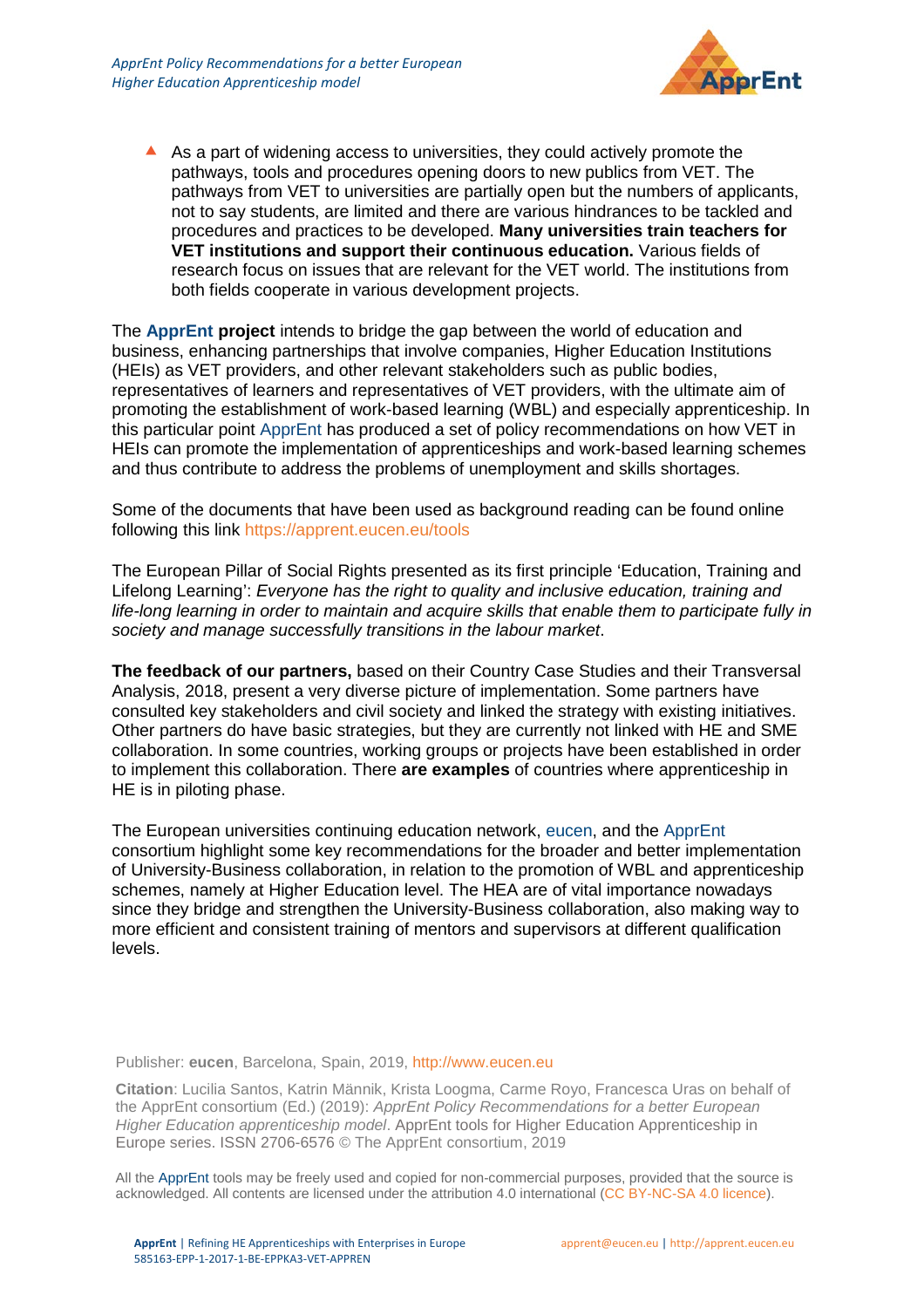

# **POLICY RECOMMENDATIONS**

# *1. Regulations*

To set up clear understanding of what are apprenticeships, internships and traineeships: what connects them and what identifies them.

To set up a clear and transnational understanding of apprenticeships (including quality issues and expected outcomes), that allow institutions, enterprises and students to set up arrangements in the EU for mobility while guaranteeing some minimum standards that improve the students' skills in a recognised way in all member states.

**Students would:** have a clear understanding of what is a (HE) apprenticeship in comparison to an internship or traineeship agreement; be guaranteed to develop specific skills in their specific degree; be assured their developed skills will be recognised in any EU country.

# *2. Strategic policy-making*

To consider the development of apprenticeships of higher levels of education as part of overall strategic goal to integrate work-based and vocationally oriented learning with academic learning/general education. Considering the growing importance of work-based learning, the professionalization and professional development of workplace mentors should be one of the goals in education strategy as well as in governance of economic affairs.

**Students would:** be all ensured of opportunities of apprenticeships in the formal and continuous education programmes.

# *3. Training*

To ensure that mentors<sup>[3](#page-2-0)</sup> in companies and HEIs have the pedagogical skills and competences needed to guide and support students and they are provided proper training. To standardise the training of mentors so they understand the nature and use of apprenticeship programmes. At the same time, they would be prepared for (a) making the students the centre of the learning process and (b) learn themselves how to work and collaborate with other mentors from industry and HEIs.

**Students would:** receive supervision from prepared professionals that understand the challenges of apprenticeship programmes; be guided by a more academic/theoretical and a practical mentor in order to find synergies between the two worlds and understand the circularity of both types of learning.

# *4. Mobility*

To encourage mobility schemes for academics and non-academics involved in apprenticeship schemes at regional, national or international level. The length could be of one week to three months. Institutions and enterprises would be encouraged to welcome and attend visitors as well as to promote mobility amongst their own staff.

**Students would:** interact with staff that has experienced mobility and can explain how it works and which are the benefits of these opportunities. They could also inform students of points to be aware of and how to be prepared for these exchanges.

#### *5. Guidance, coordination and assessment*

To establish dedicated and permanent 'orientation and guidance' spaces (either online or face-to-face) that link enterprises, HEIs, mentors and students towards "Access for success" and ensure smooth administrative processes.

<span id="page-2-0"></span><sup>&</sup>lt;sup>3</sup> Mentors (from SMEs and industry) and supervisors (from HEIs) will be called "mentors" in this document, as a global concept, from this point onwards. However, it is important for the reader to understand that we refer to both individuals.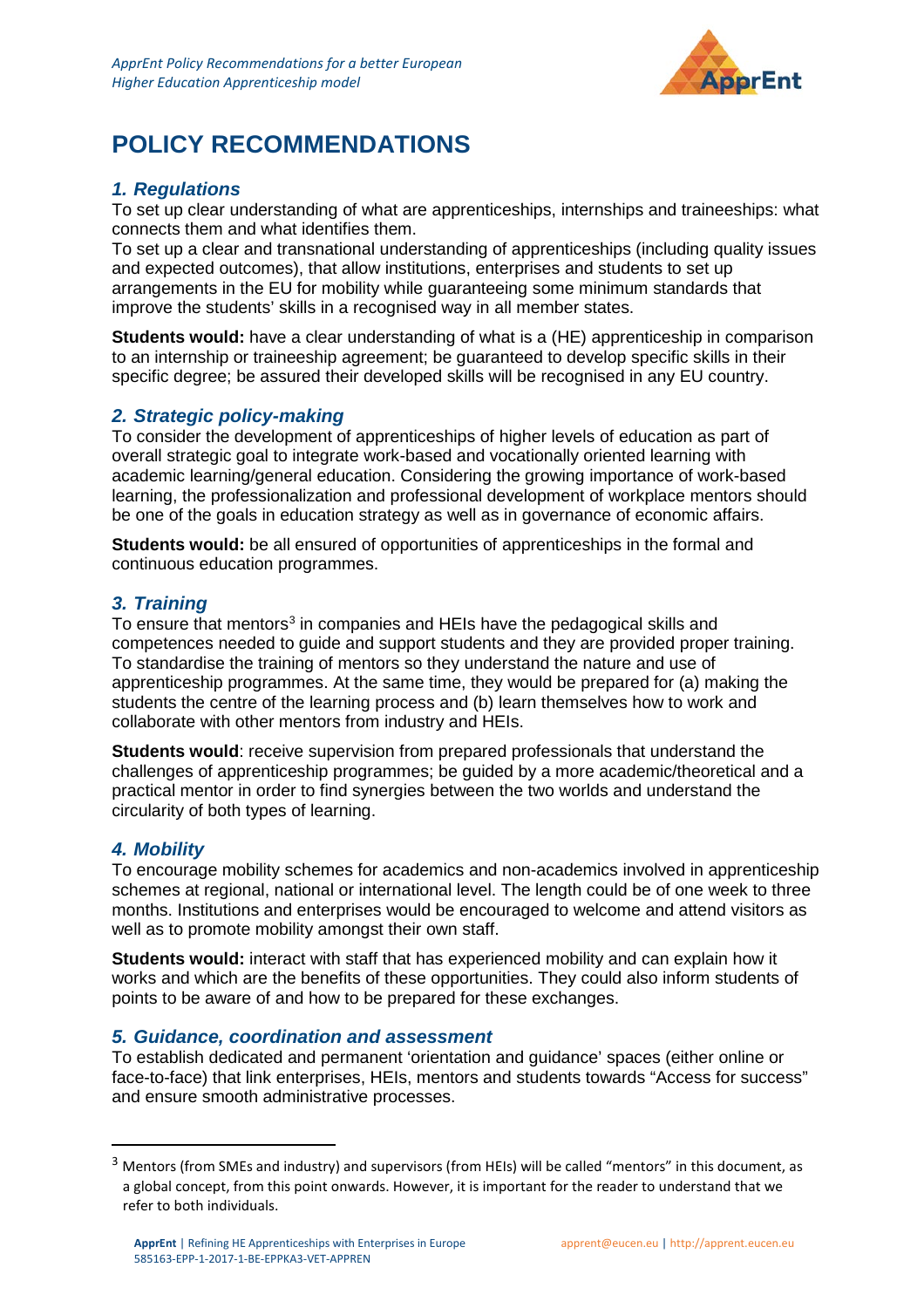

To design suitable assessment methods and tools to monitor the learning achieved (e.g. the use of ePortfolios and/or ensure periodical common reflection sessions).

**Students would:** have access to better informed and supported mentors in their apprenticeship courses; move from isolated individual learning to network-based and collaborative learning, involving systematic meetings of students, mentors and, if necessary, people from the administrative offices.

# *6. Quality Assurance*

To ensure quality placements where apprentices learn and get prepared for their future working life.

To design quality criteria involving the needs of both sides – HEIs and SMEs considering knowledge-based analysis for future labour market and skills needed, ensuring the quality of the training of the mentors.

**Students would:** benefit from work-based learning placements that are designed and implemented according to clearly established criteria that ensure quality assurance.

# *7. Allocate resources*

To promote work-based learning (WBL) and apprenticeship positions for young undergraduates and graduates. To work out new and collaborative pedagogical tools based on clear and context-specific conceptual / theoretical framework, to be used by both the company and HEI mentors. In general, to allocate more resources for the promotion and development of WBL and apprenticeship programmes at different levels, namely considering the time spent by the mentors in the performance of their duties as such.

**Students would:** have more chances to request and follow WBL or apprenticeship programmes; access WBL and apprenticeship programmes with more means and higher quality.

# *8. Funding companies*

To encourage and financially support companies to allow workers time to become mentors and interact with their colleagues at HEIs, and vs.

**Students would:** benefit from mentors being able to devote time and resources to them, since their role and functions are fully recognised and funded for.

# *9. Transparency*

To monitor, compare and share implemented actions on expenditure required for the implementation of prior categories, pedagogical methodologies, learning outcomes and assessment criteria.

**Students would:** benefit from schemes that are clear, understandable, fair and accountable.

# *10. Sustainability*

To make sure that concepts and practice are provided so permeability between levels is fostered. Promote flexible trajectories and mobility. Foster a long-term vision and enduring actions. Two different levels of sustainability have to be beard in mind: regulatory and applied. This means continued support of the training of trainers, both from companies and from HEIs, legislating, regulating and implementing measures to ensure that short-term actions can take place.

**Students would:** benefit from permeability between learning pathways and from enhanced mobility. They would also benefit from schemes that pursue a coherent long-term, flexible vision and are not subject to frequent reshuffling.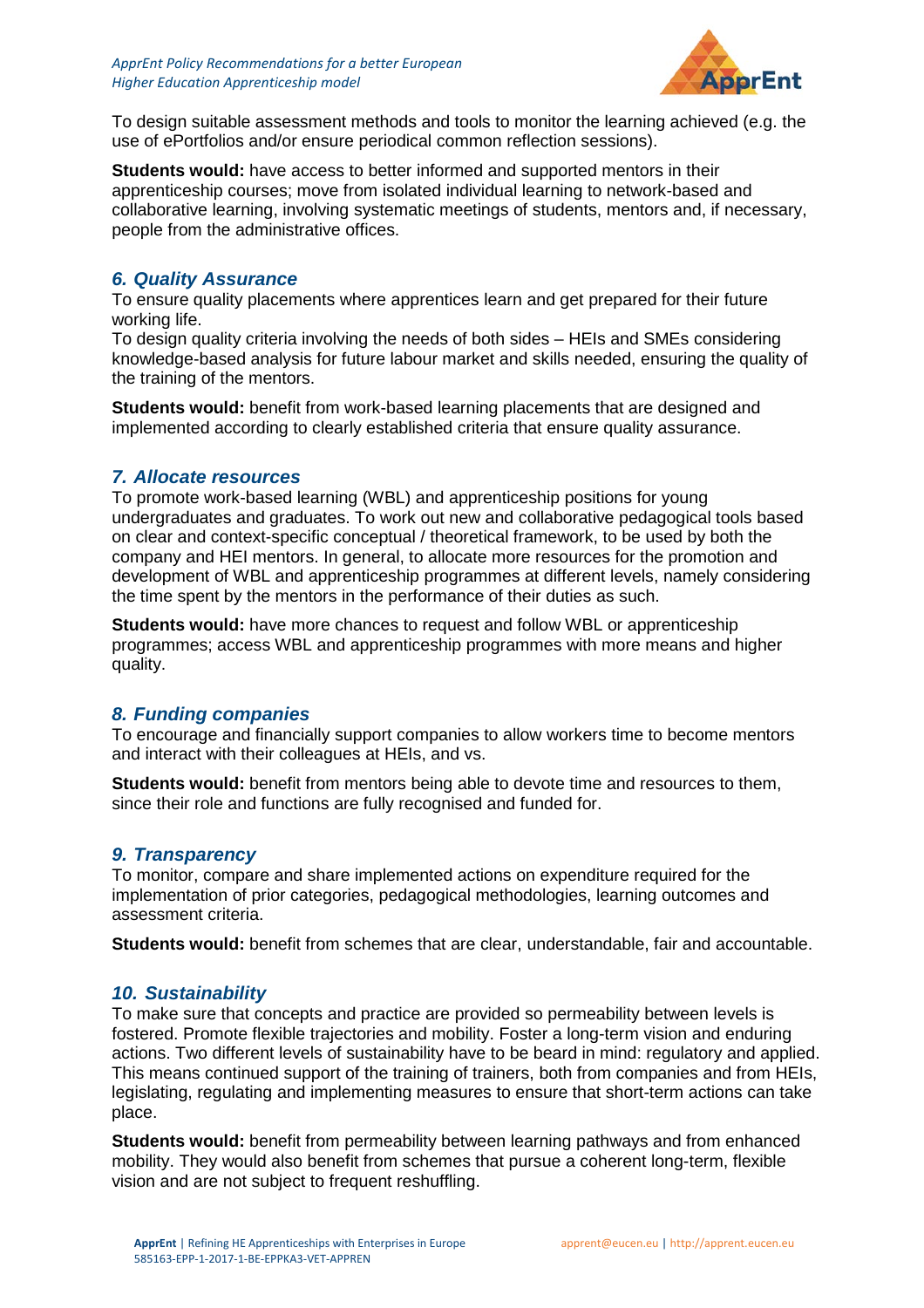

|                                 | <b>MEASURES THAT CAN BE TAKEN BY EACH LEVEL</b>                                                                                                                                   |                                                                                                                                                                                                                                                                     |                                                                                                                                                                                                                                          |                                                                                                                                                                                                                |  |  |
|---------------------------------|-----------------------------------------------------------------------------------------------------------------------------------------------------------------------------------|---------------------------------------------------------------------------------------------------------------------------------------------------------------------------------------------------------------------------------------------------------------------|------------------------------------------------------------------------------------------------------------------------------------------------------------------------------------------------------------------------------------------|----------------------------------------------------------------------------------------------------------------------------------------------------------------------------------------------------------------|--|--|
|                                 | <b>EU level</b>                                                                                                                                                                   | <b>National level</b>                                                                                                                                                                                                                                               | <b>HEIs level</b>                                                                                                                                                                                                                        | <b>Business level</b>                                                                                                                                                                                          |  |  |
| 1. Regulations                  | Development of an EU level<br>set of rules that make mobility<br>and accreditation easier in all<br>countries subscribing it.                                                     | Adopt the regulations<br>recommended by the EU and<br>adapt them to the national level,<br>in order to unify criteria and<br>facilitate working with other EU<br>countries.                                                                                         | Test how the new regulations<br>work with a real programme.<br>Facilitate the test, collect<br>feedback and send it back to<br>policy makers for refining.                                                                               | Accept incorporating new<br>regulations to current<br>procedures and collaborate in<br>testing them with real cases.<br>Send feedback to policy<br>makers for refining.                                        |  |  |
| 2. Strategic<br>policy-making   | Provide distinguished policy<br>vision and package for<br>apprenticeships of higher level<br>of education.                                                                        | Work out and apply for<br>distinguished policy package for<br>apprenticeships of higher level of<br>education that consider specific<br>national context.                                                                                                           | Implement special policy<br>measures, create coordinating<br>efforts and resources and<br>encourage students.                                                                                                                            | Participate via special policy<br>measures, create a special<br>team of apprenticeships and<br>management.                                                                                                     |  |  |
| 3. Training                     | Provide policy, financial and<br>logistical support to countries<br>prepared to regulate training<br>for mentors.                                                                 | Launch, promote and encourage<br>training for mentors with national<br>awards or advantages and<br>develop a mentors' network.<br>Establish financial and logistical<br>means to HEIs and companies.                                                                | Introduce and encourage<br>training for mentors and<br>feedback networks. Allocate<br>adequate time and resources.<br>Offer "compensation in kind"<br>(time or credits). Ensure full<br>recognition of mentors' role<br>and competences. | Announce and encourage<br>training for mentors. Allocate<br>adequate time and resources.<br>Offer "compensation in kind"<br>(time or credits). Ensure full<br>recognition of mentors' role<br>and competences. |  |  |
| <b>4. Mobility</b>              | Offer mobility grants for<br>academics and non-<br>academics working in<br>apprenticeship programmes.<br>Offer better grants to<br>organisations welcoming<br>visitors.           | Launch, promote and encourage<br>mobility for academics and non-<br>academics working in<br>apprenticeship programmes.<br>Offer better grants to<br>organisations welcoming visitors.                                                                               | Introduce and encourage<br>mobility with other HEIs or<br>enterprises working with<br>apprenticeships or interested<br>to do so. Welcome visitors.                                                                                       | Announce and encourage<br>mobility with other enterprises<br>or HEIs involved in<br>apprenticeship programmes.<br>Welcome visitors.                                                                            |  |  |
| 5. Guidance and<br>coordination | Guidelines on how to establish<br>national guidelines offices and<br>offer financial support.<br>Promote transnational<br>cooperation and cross-<br>fertilisation in the process. | Establish a national office with<br>online help desk and face-to-<br>face staff, allocating adequate<br>funding and resources. Providing<br>web-based information about the<br>opportunities of apprenticeship<br>studies at HE level for all the<br>target groups. | Create an institutional profile<br>and appoint a member of staff<br>to give advice and help.<br>Allocate adequate funding and<br>resources.                                                                                              | Create an enterprise profile<br>and appoint a representative<br>to give advice and help.<br>Allocate adequate funding and<br>resources.                                                                        |  |  |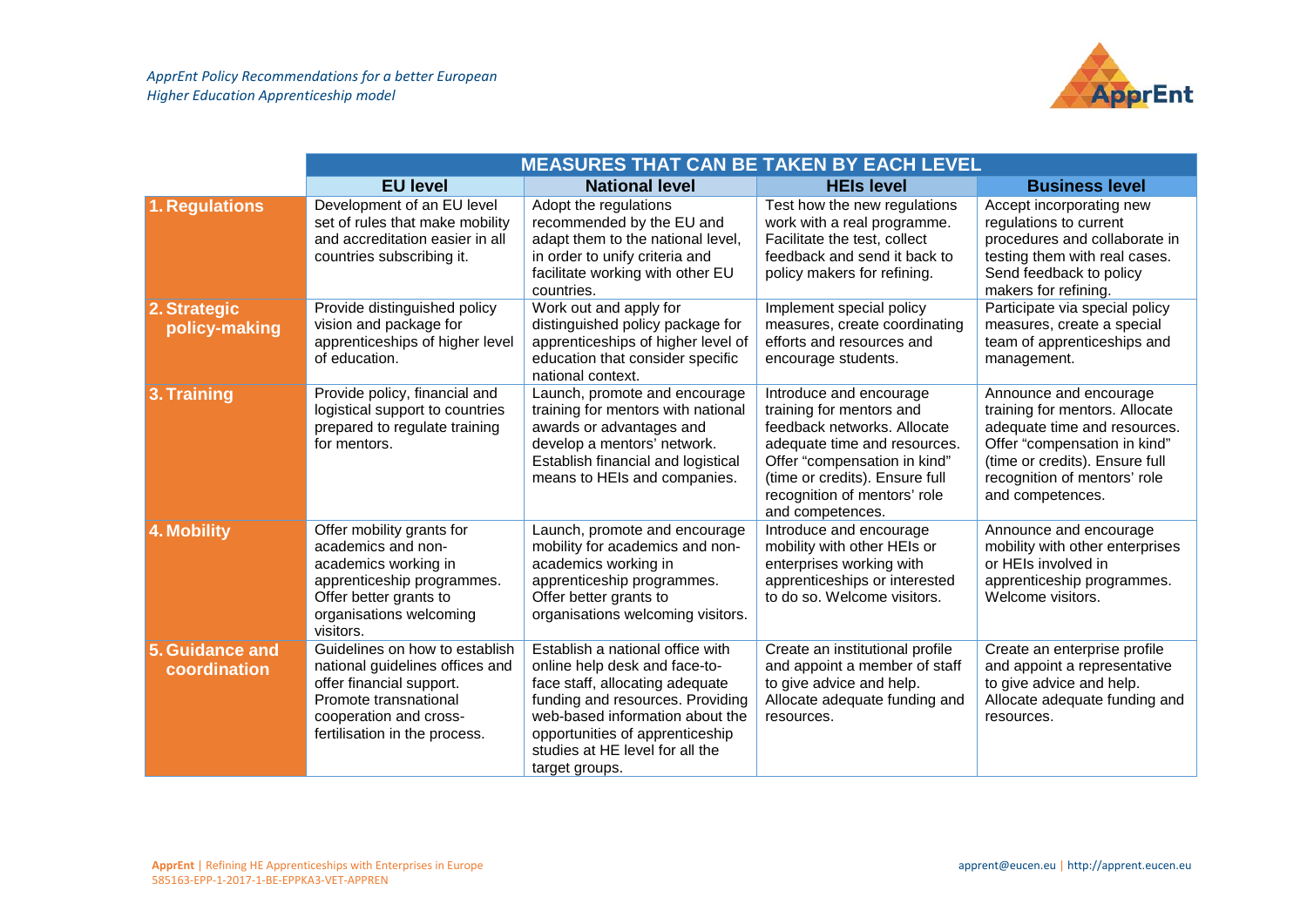

|                           | <b>MEASURES THAT CAN BE TAKEN BY EACH LEVEL</b>                                                                                                                                                                                                           |                                                                                                                                                                                                                              |                                                                                                                                                                                                                                         |                                                                                                                                                                                                                                                   |  |  |
|---------------------------|-----------------------------------------------------------------------------------------------------------------------------------------------------------------------------------------------------------------------------------------------------------|------------------------------------------------------------------------------------------------------------------------------------------------------------------------------------------------------------------------------|-----------------------------------------------------------------------------------------------------------------------------------------------------------------------------------------------------------------------------------------|---------------------------------------------------------------------------------------------------------------------------------------------------------------------------------------------------------------------------------------------------|--|--|
|                           | <b>EU level</b>                                                                                                                                                                                                                                           | <b>National level</b>                                                                                                                                                                                                        | <b>HEIs level</b>                                                                                                                                                                                                                       | <b>Business level</b>                                                                                                                                                                                                                             |  |  |
| 6. Quality                | Create quality control measures.                                                                                                                                                                                                                          | Adopt officially quality control<br>measures and give to them<br>adequate publicity. Award<br>those who apply quality control<br>measures.                                                                                   | Embed quality control<br>measures in everyday<br>management of WBL and<br>apprenticeship schemes.<br>Watch business attending<br>apprentices.<br>Adopt curricula according to<br>the needs of the employers and<br>other organisations. | Embed quality control<br>measures in everyday<br>management of work-based<br>learning and apprenticeship<br>provide furnish students with<br>needed knowledge.                                                                                    |  |  |
| <b>7. Resources</b>       | Launch publicity campaign in<br>EU. Fund more projects that<br>promote work-based learning<br>and apprenticeship schemes.                                                                                                                                 | Give tax discounts to<br>employers using these types of<br>placements.                                                                                                                                                       | Organise info sessions every<br>year for both internal and<br>external audience.<br>Provide 'interest' forms to<br>potential apprentices.                                                                                               | Prepare description of skills<br>needed by the apprentices for<br>HEIs to identify candidates.                                                                                                                                                    |  |  |
| 8. Funding<br>companies   | Award European support for<br>countries implementing the<br>European regulations for<br>apprenticeship programmes.                                                                                                                                        | Award national support to<br>institutions implementing the<br>European regulations for<br>apprenticeship programmes.                                                                                                         | Allocate in the annual budget a<br>section to improve and enlarge<br>apprenticeship collaboration<br>(e.g. in terms of training, time<br>and/or dedication of staff, etc.).                                                             | Allocate in the annual budget<br>a section to improve and<br>enlarge apprenticeship<br>collaboration (e.g. in terms of<br>training, time and/or<br>dedication of staff).                                                                          |  |  |
| 9. Transparency           | Request annual reports to EU<br>member states adopting the<br>European regulations that<br>receive some sort of funding.<br>Assess use of the funding.<br>Assess quality of programmes<br>funded. Compare practices<br>across countries and<br>benchmark. | Request annual reports to<br>HEIs/enterprises adopting the<br>European regulations that<br>receive some sort of funding.<br>Assess use of the funding.<br>Assess quality of programmes<br>funded. Sharing good<br>practices. | Preparing annual reports<br>highlighting how the funding<br>received has been used and<br>doing an analysis on number of<br>students, academic successful<br>rates, incorporation to jobs<br>rates, etc. Sharing good<br>practices.     | Preparing annual reports<br>highlighting how the funding<br>received has been used and<br>which students from which<br>HEIs have given a more<br>useful input to the company,<br>how many have been<br>recruited, etc.<br>Sharing good practices. |  |  |
| <b>10. Sustainability</b> | Promote permeability and<br>flexibility of learning pathways<br>between sectors. Pursue a<br>coherent and consistent policy<br>vision for the benefit of all actors<br>involved.                                                                          | Adopt general frameworks<br>allowing for flexibility between<br>learning pathways and stick to<br>a consistent long-term vision<br>for the benefit of all actors<br>involved.                                                | Devise strategies and<br>implement actions to<br>accommodate greater flexibility<br>between learning pathways<br>and preserve a consistent long-<br>term strategy for the benefit of<br>all actors involved.                            | Cooperate with education<br>providers with the aim of<br>facilitating greater flexibility<br>between learning pathways<br>for the benefit of all actors<br>involved.                                                                              |  |  |